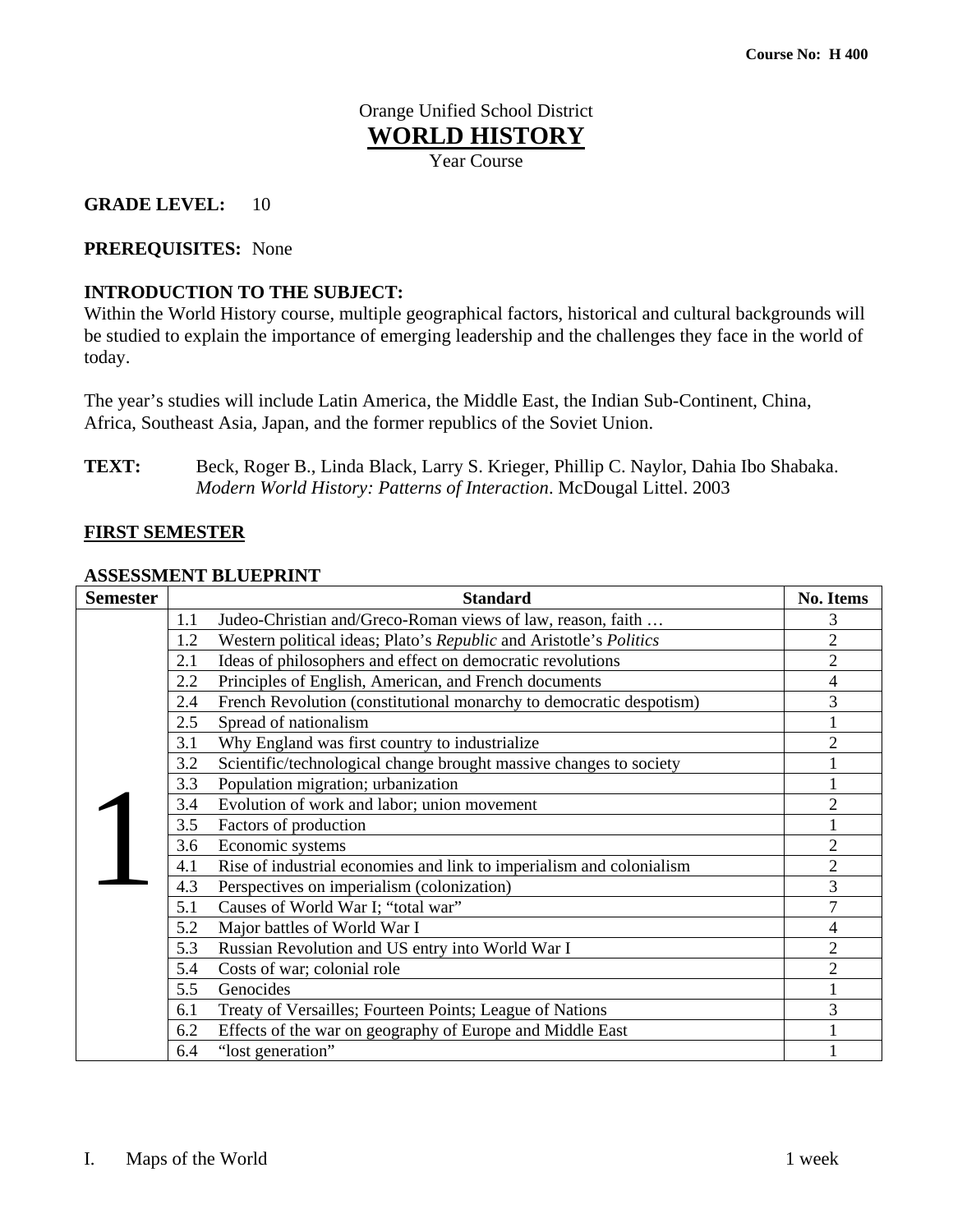### **Essential Learning: Students will locate major geographic features on maps.**

| $\sim$ $\sim$ $\sim$ $\sim$<br><b>Topic</b> | <b>Text Location</b> | <b>Standard</b> |
|---------------------------------------------|----------------------|-----------------|
| Continents                                  |                      |                 |
| Oceans                                      |                      |                 |
| Latitude                                    | Maps                 | Analysis Skills |
| Longitude                                   |                      |                 |

# II. The Rise of Democratic Ideas 2 weeks

# **Essential Learning: Students will understand the roots of democracy.**

| <b>Topic</b>            | <b>Text Location</b> | <b>Standard</b> |
|-------------------------|----------------------|-----------------|
| Three Major Religions   |                      |                 |
| Judaism                 |                      |                 |
| Christianity            |                      |                 |
| Islam                   |                      |                 |
| Types of Government     |                      |                 |
| Absolutism              | Prologue             | 1.1             |
| Constitutional monarchy | Chapter 1            | 1.2             |
| Democracy               |                      |                 |
| Republic                |                      |                 |
| Philosophers            |                      |                 |
| Plato                   |                      |                 |
| Aristotle               |                      |                 |

# III. The Enlightenment 1 week

# **Essential Learning: Students will understand concept of individual rights and separation of powers.**

| <b>Topic</b>         | -----<br><b>Text Location</b> | <b>Standard</b> |
|----------------------|-------------------------------|-----------------|
| Major philosophers   |                               |                 |
| Locke                |                               |                 |
| Montesquieu          |                               |                 |
| Rousseau             | Chapter 6: 2-3                |                 |
| Jefferson            |                               | 2.1             |
| Madison              |                               |                 |
| Natural rights       |                               |                 |
| Separation of powers |                               |                 |

### IV. The American and French Revolutions 3 weeks

# **Essential Learning: Students will understand outcomes of the American and French Revolutions.**

| <b>Topic</b>                                            | <b>Text Location</b>      | <b>Standard</b> |
|---------------------------------------------------------|---------------------------|-----------------|
| French Revolution (compare to American Revolution)      |                           |                 |
| Magna Carta                                             |                           |                 |
| English Bill of Rights                                  |                           | 2.2             |
| Declaration of Independence                             | Chapter 6: 4<br>Chapter 7 | 2.3             |
| French Declaration of the Rights of Man and the Citizen |                           | 2.4             |
| U.S. Bill of Rights                                     |                           | 2.5             |
| Napoleonic empire                                       |                           |                 |
| Congress of Vienna—spread of nationalism                |                           |                 |

**Essential Learning: Students will understand the causes and effects of industrialization.**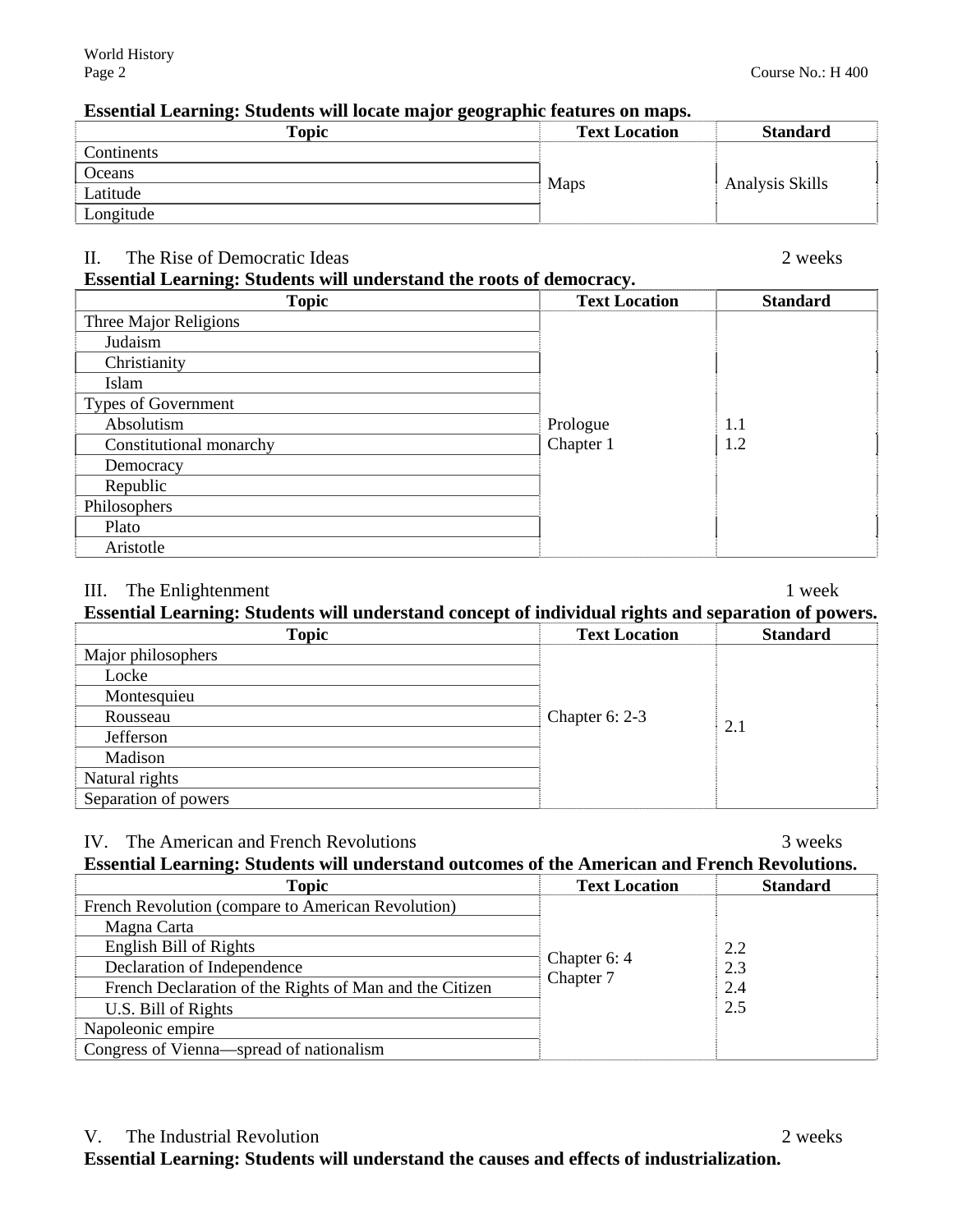| <b>Topic</b>                             | <b>Text Location</b> | <b>Standard</b> |
|------------------------------------------|----------------------|-----------------|
| England first to industrialize           |                      | 3.1             |
| New inventions                           |                      | 3.2             |
| Urbanization                             | Chapter 9            | 3.3             |
| Unionization                             |                      | 3.1             |
| Compare capitalism, socialism, communism |                      | 3.5             |
|                                          |                      | 3.6             |

# VI. The Age of Imperialism 3 weeks

# **Essential Learning: Students will understand the causes and effects of imperialism.**

| <b>Topic</b>                           | <b>Text Location</b>        | <b>Standard</b> |
|----------------------------------------|-----------------------------|-----------------|
| Link from colonialism to imperialism   |                             |                 |
| Social Darwinism                       |                             | 4.1             |
| Motives of imperialism                 | Chapter 11<br>Chapter 14: 4 | 4.2             |
| Perspectives of colonizer v. colonized |                             | 4.3             |
| Map of imperialism (Africa/Asia)       |                             | 4.4             |
| Indian Nationalism (Gandhi)            |                             |                 |

# VII. Transformations Around the Globe 1 week

# **Essential Learning: Students will understand differences in political/economic systems in China/Japan.**

| <b>Topic</b> | <b>Text Location</b> | <b>Standard</b> |
|--------------|----------------------|-----------------|
| China        | Chapter.             | د.4 `           |
| Japan        | $12:1-2$             | -4.4            |

### VIII. The Great War 4 weeks 2008 and 2008 and 2008 and 2008 and 2008 and 2008 and 2008 and 2008 and 2008 and 2008 and 2008 and 2008 and 2008 and 2008 and 2008 and 2008 and 2008 and 2008 and 2008 and 2008 and 2008 and 2008

#### **Essential Learning: Students will understand the causes and effects of total war and subsequent peace treaties and the eventual effect on World War II.**

| <b>Topic</b>                                      | <b>Text Location</b> | <b>Standard</b> |
|---------------------------------------------------|----------------------|-----------------|
| World War I                                       |                      |                 |
| Causes and course of war                          |                      |                 |
| (nationalism, imperialism, militarism, alliances) |                      |                 |
| Map of Europe                                     |                      |                 |
| Schlieffen Plan                                   |                      |                 |
| <b>Total War</b>                                  |                      | 5.1             |
| Propaganda                                        |                      | 5.2             |
| Major theaters                                    |                      | 5.3<br>5.4      |
| Armenian genocide                                 | Chapter 13           | 5.5             |
| Human casualty                                    |                      | 6.1             |
| Global involvement (colonial contribution)        |                      | 6.2             |
| Effects                                           |                      | 6.3             |
| <b>Treaty of Versailles</b>                       |                      | 6.4             |
| <b>Fourteen Points</b>                            |                      |                 |
| League of Nations                                 |                      |                 |
| <b>Mandates</b>                                   |                      |                 |
| Disillusionment (lost generation)                 |                      |                 |
| New Map of Europe                                 |                      |                 |

# **SECOND SEMESTER ASSESSMENT BLUEPRINT**

| <b>Semester</b> | <b>Standard</b> | No.<br><b>Items</b> |
|-----------------|-----------------|---------------------|
|                 |                 |                     |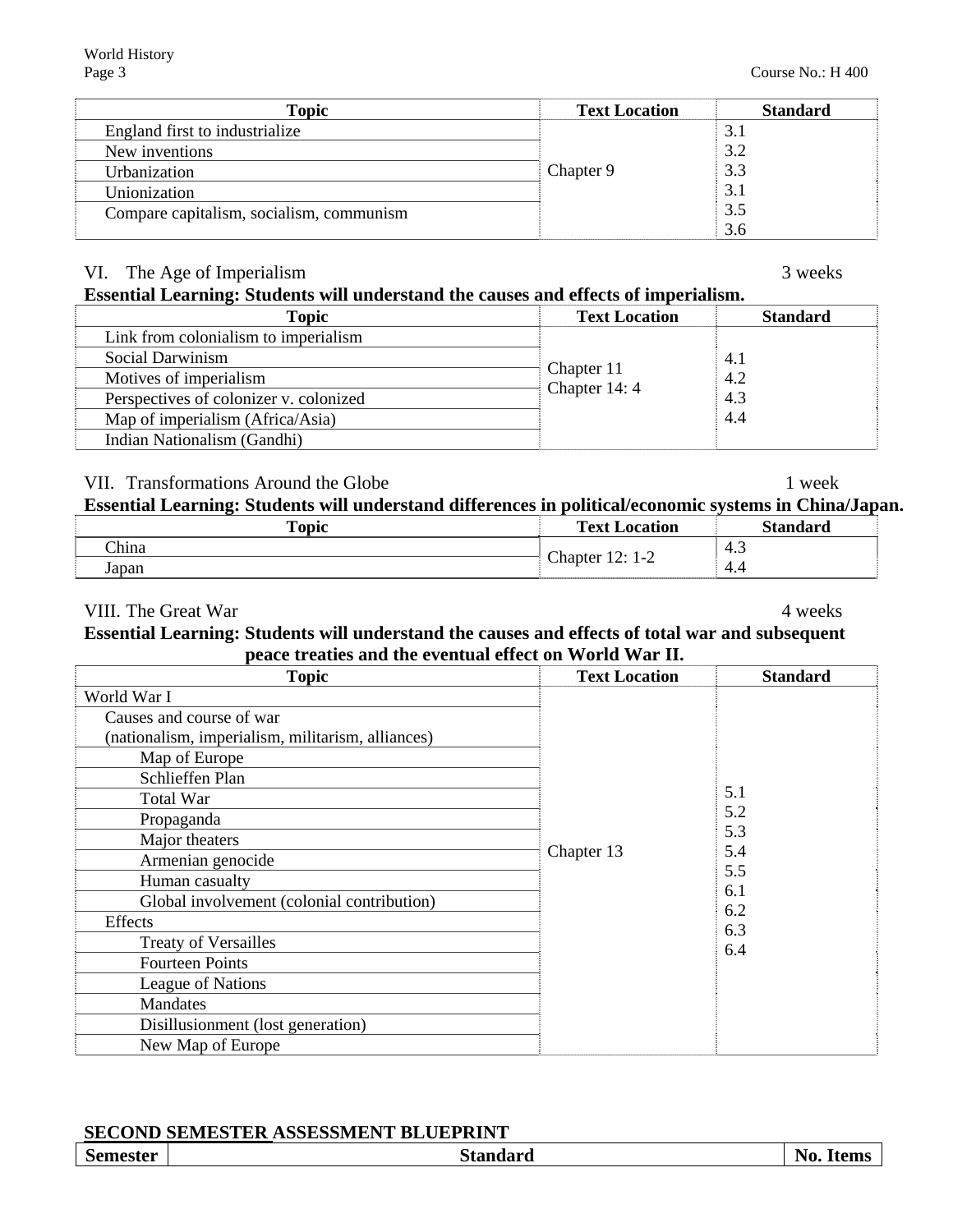|  | Independence struggles of colonies<br>4.4                                       |                |
|--|---------------------------------------------------------------------------------|----------------|
|  | 5.3<br><b>Russian Revolution</b>                                                |                |
|  | 7.1<br>Russian Revolution; Lenin's totalitarian means                           | $\overline{2}$ |
|  | Stalin's rise to power<br>7.2                                                   | $\overline{2}$ |
|  | Aggression of totalitarian regimes<br>7.3                                       | 3              |
|  | Compare drives for empire building (Rape of Nanking, Stalin-Hitler Pact)<br>8.1 | 3              |
|  | Role of appeasement; isolationism<br>8.2                                        | $\mathfrak{2}$ |
|  | Axis v. Allied powers; theaters of conflict, etc. of World War II<br>8.3        | 6              |
|  | Political, diplomatic, and military leaders of World War II<br>8.4              | $\overline{2}$ |
|  | 8.5<br>Holocaust; the Final Solution                                            | $\overline{2}$ |
|  | 8.6<br>Human costs of war                                                       |                |
|  | 9.1<br>Economic and military power shifts caused by World War II                | 3              |
|  | 9.2<br>Causes of the Cold War                                                   |                |
|  | 9.3<br>Truman Doctrine and Marshall Plan; Cold War conflicts                    | 3              |
|  | Chinese Civil War<br>9.4                                                        | $\overline{2}$ |
|  | 9.5<br>Anti-Soviet uprisings                                                    |                |
|  | Establishment if Israel<br>9.6                                                  |                |
|  | 9.7<br>Collapse of the Soviet Union                                             | $\overline{2}$ |
|  | United Nations, Warsaw Pact, SEATO, NATO, OAS<br>9.8                            | $\mathfrak{D}$ |

#### I. Russian Revolution – Rise of Totalitarianism 2 weeks

**Essential Learning: Students will understand the rise of communism.** 

| 0<br><b>Topic</b>  | <b>Text Location</b> | <b>Standard</b> |
|--------------------|----------------------|-----------------|
| Marxism/Bolsheviks |                      |                 |
| Lenin              |                      |                 |
| Stalin             |                      |                 |
| Civil War          |                      | 5.3             |
| Propaganda         | Chapter 14           | 7.1<br>7.2      |
| Great purges       |                      | 7.3             |
| Five Year Plan     |                      |                 |
| Collectivization   |                      |                 |
| Gulag              |                      |                 |

### II. Years of Crisis 2 weeks **Essential Learning: Students will understand the elements and ideologies that led to World War II.**

| <b>Topic</b>                        | <b>Text Location</b> | <b>Standard</b> |
|-------------------------------------|----------------------|-----------------|
| The Great Depression                |                      |                 |
| Aggression & Appeasement            |                      |                 |
| Japanese militarism/empire building |                      |                 |
| Rape of Nanking                     |                      |                 |
| Isolationism                        |                      |                 |
| Nazism (Aryanism), Facism           |                      | 7.3             |
| <b>Stalin-Hitler Pact</b>           | Chapter 15: 2-4      | 8.1<br>8.2      |
| Leaders                             |                      | 8.4             |
| Chamberlain                         |                      |                 |
| Roosevelt                           |                      |                 |
| Hirohito                            |                      |                 |
| Hitler                              |                      |                 |
| Mussolini                           |                      |                 |

**Essential Learning: Students will the course and costs of World War II.**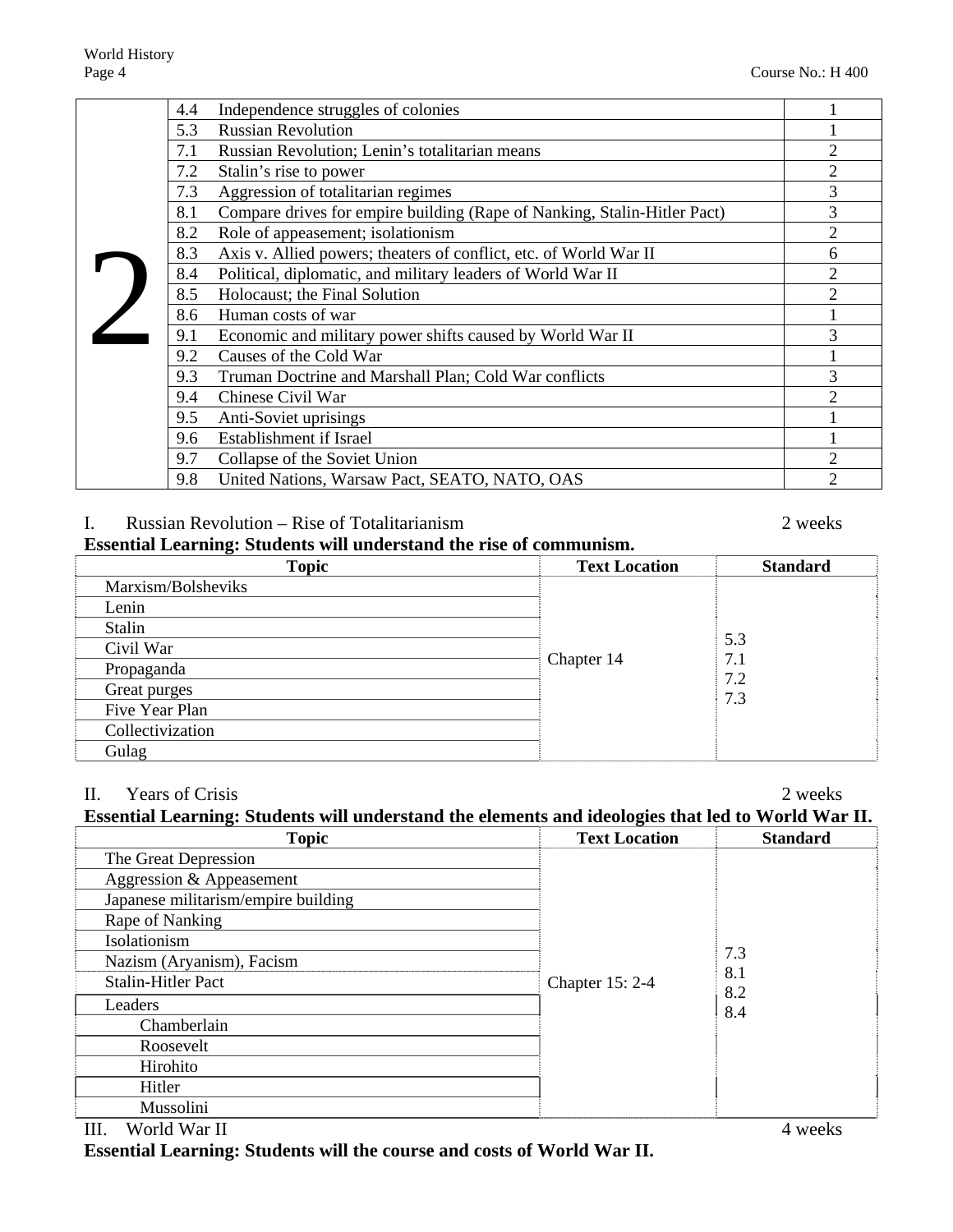| <b>Topic</b>                              | <b>Text Location</b> | <b>Standard</b> |
|-------------------------------------------|----------------------|-----------------|
| Axis v. Allied powers                     |                      |                 |
| Turning points of war                     |                      |                 |
| Major theaters of conflict including maps |                      |                 |
| Europe                                    |                      |                 |
| North Africa                              |                      |                 |
| Pacific                                   |                      |                 |
| Key strategic decisions                   |                      |                 |
| War Conferences/political resolutions     |                      |                 |
| Leaders                                   |                      | 8.3<br>8.4      |
| Churchill                                 | Chapter 16           | 8.5             |
| Roosevelt                                 |                      | 8.6             |
| Hirohito                                  |                      |                 |
| Hitler                                    |                      |                 |
| Mussolini                                 |                      |                 |
| Stalin                                    |                      |                 |
| MacArthur (Truman)                        |                      |                 |
| Eisenhower                                |                      |                 |
| Holocaust/Final Solution                  |                      |                 |
| Human cost                                |                      |                 |

# IV. Introduction of the Cold War 2 weeks

| Essential Learning: Students will understand the causes and effects of the Cold War. |  |  |  |
|--------------------------------------------------------------------------------------|--|--|--|
|                                                                                      |  |  |  |

| <b>Topic</b>                              | <b>Text Location</b> | <b>Standard</b> |
|-------------------------------------------|----------------------|-----------------|
| Two super powers (communism v. democracy) |                      |                 |
| Conferences and Agreements/Causes         |                      |                 |
| Marshall Plan                             |                      |                 |
| Yalta                                     |                      |                 |
| <b>Truman Doctrine</b>                    |                      | 9.1             |
| <b>United Nations</b>                     |                      | 9.2             |
| Iron Curtain/containment                  | Chapter 17:1         | 9.3             |
| Post World War II Map of Europe           |                      | 9.5             |
| Satellite nations                         |                      | 9.8             |
| Polish/Hungarian uprisings                |                      |                 |
| Brinkmanship                              |                      |                 |
| NATO/Warsaw Pact                          |                      |                 |
| Domino Theory                             |                      |                 |

# California Standards Test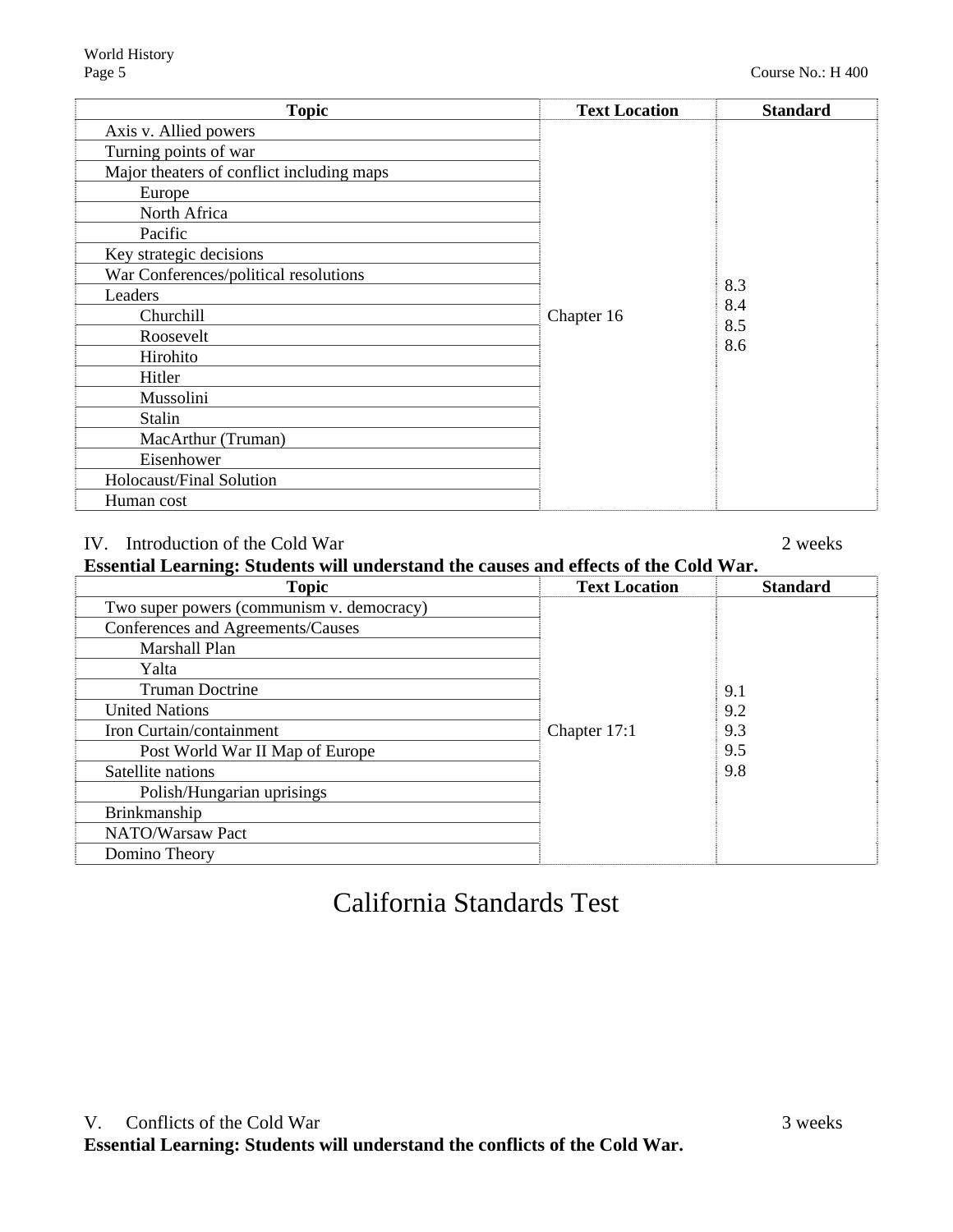| <b>Topic</b>                                 | <b>Text Location</b> | <b>Standard</b> |
|----------------------------------------------|----------------------|-----------------|
| Collapse of Imperial China/Rise of communism |                      |                 |
| Leaders                                      |                      |                 |
| Sun Yat-Sen                                  |                      |                 |
| Jiang Jieshi (Chiang Kai-Shek)               |                      |                 |
| Mao Zedong (Mao Tse-tung)                    |                      |                 |
| Great Leap Forward                           |                      | 4.4             |
| Collectivization                             |                      | 9.2<br>9.3      |
| <b>Cultural Revolution</b>                   | Chapter 14:3         | 9.4             |
| Red Guard                                    | Chapter 17:2-5       | 9.5             |
| <b>Tiananmen Square</b>                      | Chapter 19:3-4       | 9.6             |
| Korean/Vietnam Wars                          |                      | 9.7             |
| Latin America                                |                      |                 |
| Cuba                                         |                      |                 |
| Nicaragua                                    |                      |                 |
| Chile                                        |                      |                 |
| Middle East                                  |                      |                 |
| Fall of Communism/Popular uprisings          |                      |                 |

# VI. Modern Topics (teacher discretion) 2 weeks Examples: Middle East, South Africa

**DATE OF CONTENT REVISION:** February 2011

**DATE OF BOARD APPROVAL:** May 8, 2003

| <b>CALIFORNIA CONTENT STANDARDS: GRADE 10</b>                                                                                                                                                                                                                                                                                                                                                                                                                                                                                                                                                                                                                                                                                                                                                                                                                                                                                | # of<br><b>Items</b> | $\frac{0}{0}$        |
|------------------------------------------------------------------------------------------------------------------------------------------------------------------------------------------------------------------------------------------------------------------------------------------------------------------------------------------------------------------------------------------------------------------------------------------------------------------------------------------------------------------------------------------------------------------------------------------------------------------------------------------------------------------------------------------------------------------------------------------------------------------------------------------------------------------------------------------------------------------------------------------------------------------------------|----------------------|----------------------|
| WORLD HISTORY, CULTURE, AND GEOGRAPHY: THE MODERN WORLD<br>Students in grade ten study major turning points that shaped the modern world, from<br>the late eighteenth century through the present, including the cause and course of<br>the two world wars. They trace the rise of democratic ideas and develop an<br>understanding of the historical roots of current world issues, especially as they<br>pertain to international relations. They extrapolate from the American experience that<br>democratic ideals are often achieved at a high price, remain vulnerable, and are not<br>practiced everywhere in the world. Students develop an understanding of current<br>world issues and relate them to their historical, geographic, political, economic, and<br>cultural contexts. Students consider multiple accounts of events in order to<br>understand international relations from a variety of perspectives. |                      | 100<br>$\frac{0}{0}$ |
| Reporting Cluster 1 - DEVELOPMENT OF MODERN POLITICAL THOUGHT                                                                                                                                                                                                                                                                                                                                                                                                                                                                                                                                                                                                                                                                                                                                                                                                                                                                | 13                   | 22%                  |
| 10.1 Students relate the moral and ethical principles in ancient Greek and Roman<br>philosophy, in Judaism, and in Christianity to the development of Western political<br>thought.                                                                                                                                                                                                                                                                                                                                                                                                                                                                                                                                                                                                                                                                                                                                          | 5                    |                      |
| 1. Analyze the similarities and differences in Judeo-Christian and Greco-Roman views of<br>law, reason and faith, and duties of the individual.                                                                                                                                                                                                                                                                                                                                                                                                                                                                                                                                                                                                                                                                                                                                                                              | $\star$              |                      |
| 2. Trace the development of the Western political ideas of the rule of law and illegitimacy of<br>tyranny, using selections from Plato's Republic and Aristotle's Politics.                                                                                                                                                                                                                                                                                                                                                                                                                                                                                                                                                                                                                                                                                                                                                  | $\star$              |                      |
| 3. Consider the influence of the U.S. Constitution on political systems in the contemporary<br>world.                                                                                                                                                                                                                                                                                                                                                                                                                                                                                                                                                                                                                                                                                                                                                                                                                        | $\star$              |                      |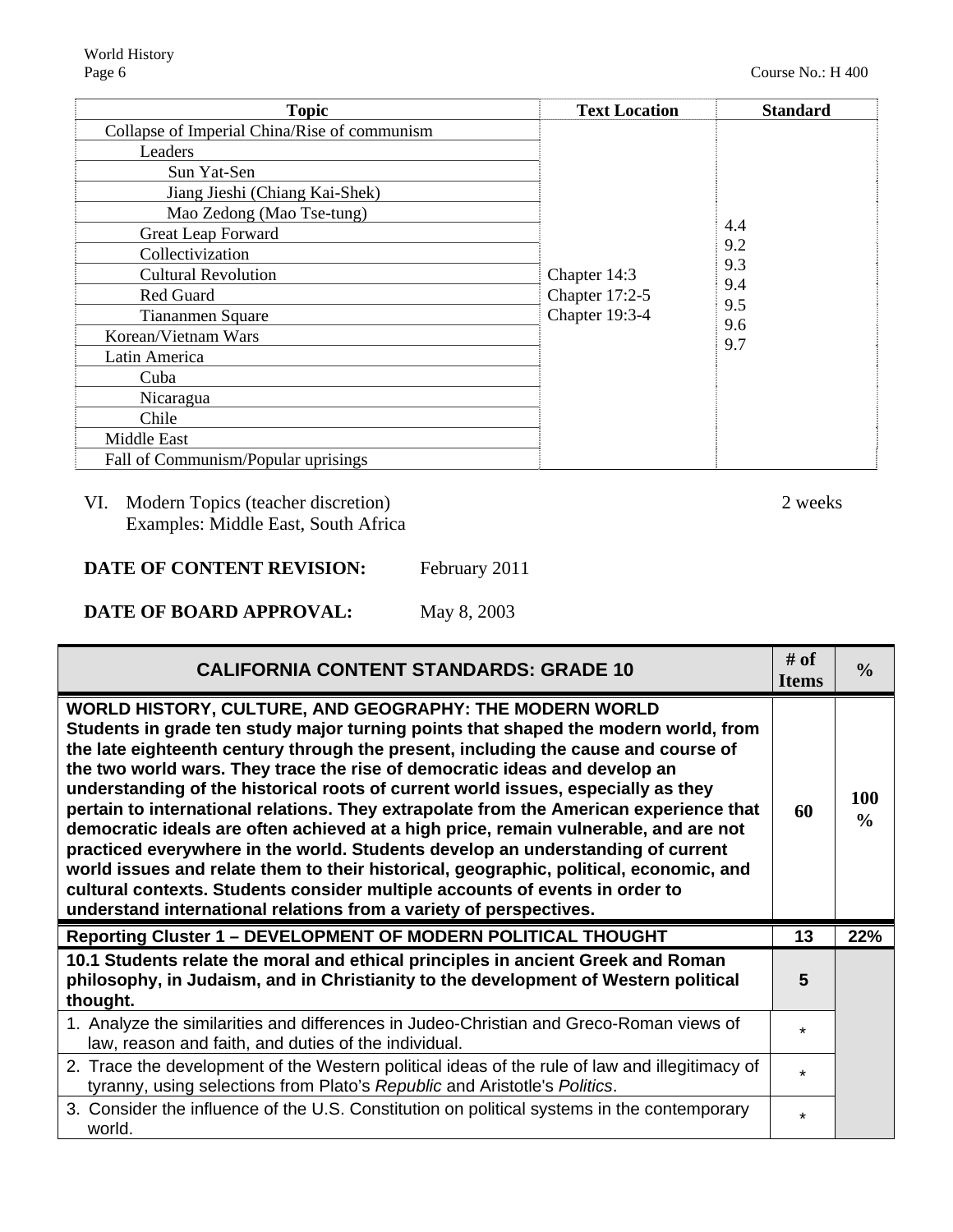| <b>CALIFORNIA CONTENT STANDARDS: GRADE 10</b>                                                                                                                                                                                                                                      | # $of$<br><b>Items</b> | $\frac{0}{0}$ |
|------------------------------------------------------------------------------------------------------------------------------------------------------------------------------------------------------------------------------------------------------------------------------------|------------------------|---------------|
| 10.2 Students compare and contrast the Glorious Revolution of England, the<br>American Revolution, and the French Revolution and their enduring effects<br>worldwide on the political expectations for self-government and individual liberty.                                     | 8                      |               |
| 1. Compare the major ideas of philosophers and their effect on the democratic revolutions<br>in England, the United States, France, and Latin America (e.g., John Locke, Charles-<br>Louis Montesquieu, Jean-Jacques Rousseau, Simón Bolívar, Thomas Jefferson, James<br>Madison). | $A^{\star\star}$       |               |
| 2. List the principles of the Magna Carta, the English Bill of Rights (1689), the American<br>Declaration of Independence (1776), the French Declaration of the Rights of Man and<br>the Citizen (1789), and the U.S. Bill of Rights (1791).                                       | $A^{**}$               |               |
| 3. Understand the unique character of the American Revolution, its spread to other parts<br>of the world, and its continuing significance to other nations.                                                                                                                        | $\star$                |               |
| 4. Explain how the ideology of the French Revolution led France to develop from<br>constitutional monarchy to democratic despotism to the Napoleonic empire.                                                                                                                       | $A^{\star\star}$       |               |
| 5. Discuss how nationalism spread across Europe with Napoleon but was repressed for a<br>generation under the Congress of Vienna and Concert of Europe until the Revolutions<br>of 1848.                                                                                           | $^\star$               |               |
| <b>Reporting Cluster 2 - INDUSTRIAL EXPANSION AND IMPERIALISM</b>                                                                                                                                                                                                                  | 10                     | 16.5%         |
| 10.3 Students analyze the effects of the Industrial Revolution in England, France,                                                                                                                                                                                                 | $\overline{7}$         |               |
| Germany, Japan and the United States.<br>1. Analyze why England was the first country to industrialize.                                                                                                                                                                            | $A^{**}$               |               |
| 2. Examine how scientific and technological changes and new forms of energy brought<br>about massive social, economic, and cultural change (e.g., the inventions and<br>discoveries of James Watt, Eli Whitney, Henry Bessemer, Louis Pasteur, Thomas                              | $\star$                |               |
| Edison).                                                                                                                                                                                                                                                                           |                        |               |
| 3. Describe the growth of population, rural to urban migration, and growth of cities<br>associated with the Industrial Revolution.                                                                                                                                                 | $^\star$               |               |
| 4. Trace the evolution of work and labor, including the demise of the slave trade and the<br>effects of immigration, mining and manufacturing, division of labor, and the union<br>movement.                                                                                       | *                      |               |
| 5. Understand the connections among natural resources, entrepreneurship, labor, and<br>capital in an industrial economy.                                                                                                                                                           | $\star$                |               |
| 6. Analyze the emergence of capitalism as a dominant economic pattern and the<br>responses to it, including Utopianism, Social Democracy, Socialism, and Communism.                                                                                                                | $A^{**}$               |               |
| 7. Describe the emergence of Romanticism in art and literature (e.g., the poetry of William<br>Blake and William Wordsworth), social criticism (e.g., the novels of Charles Dickens),<br>and the move away from Classicism in Europe.                                              | $^\star$               |               |
| 10.4 Students analyze patterns of global change in the era of New Imperialism in at                                                                                                                                                                                                |                        |               |
| least two of the following regions or countries: Africa, Southeast Asia, China, India,                                                                                                                                                                                             | 3                      |               |
| Latin America and the Philippines.<br>1. Describe the rise of industrial economies and their link to imperialism and colonialism                                                                                                                                                   |                        |               |
| (e.g., the role played by national security and strategic advantage; moral issues raised<br>by the search for national hegemony, Social Darwinism, and the missionary impulse;<br>material issues such as land, resources, and technology).                                        | $A^{**}$               |               |
| 2. Discuss the locations of the colonial rule of such nations as England, France, Germany,<br>Italy, Japan, the Netherlands, Russia, Spain, Portugal, and the United States.                                                                                                       | $\star$                |               |
| 3. Explain imperialism from the perspective of the colonizers and the colonized and the<br>varied immediate and long-term responses by the people under colonial rule.                                                                                                             | $A^{**}$               |               |
| 4. Describe the independence struggles of the colonized regions of the world, including<br>the role of leaders, such as Sun Yat-sen in China, and the role of ideology and religion.                                                                                               | $\star$                |               |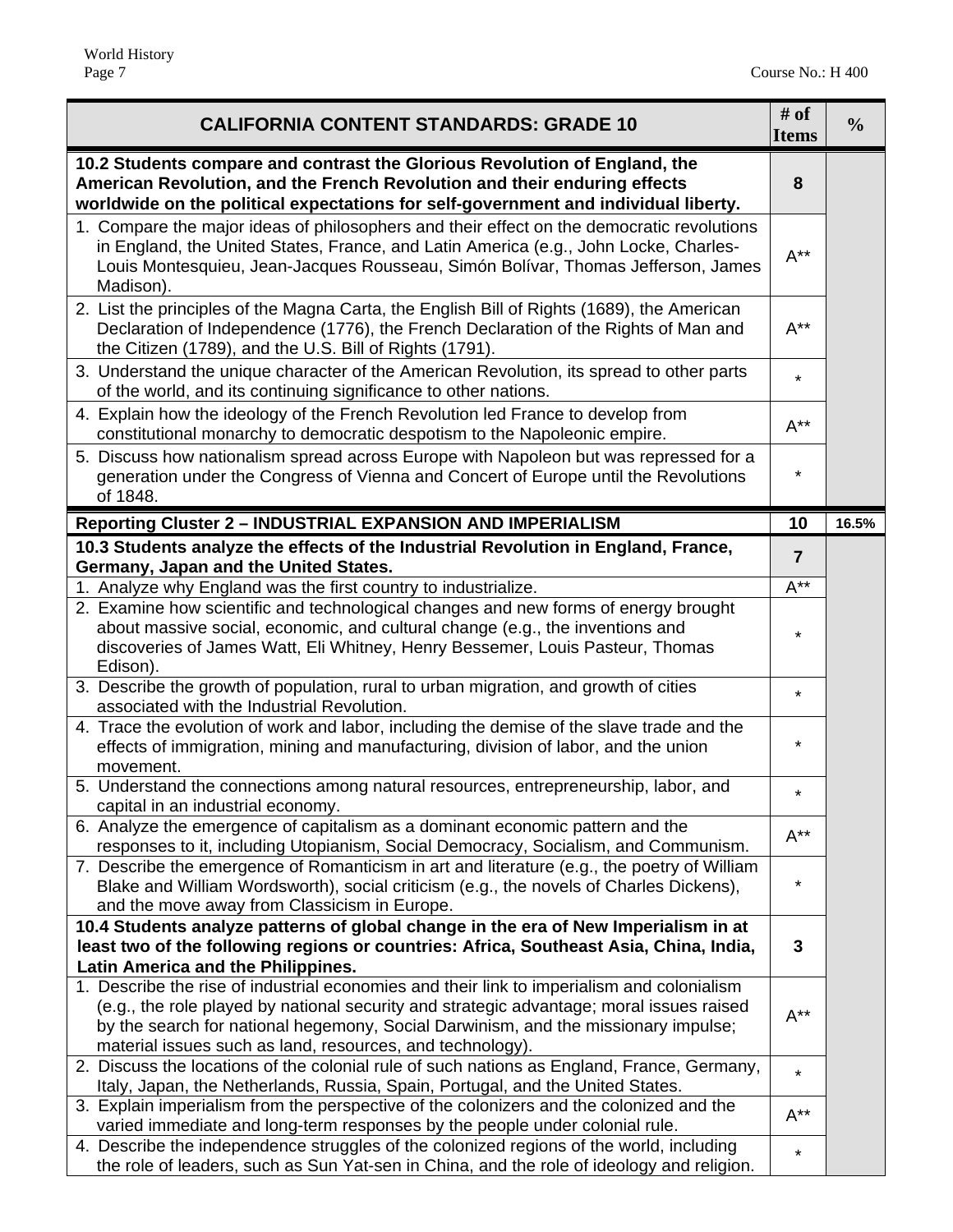| <b>CALIFORNIA CONTENT STANDARDS: GRADE 10</b>                                                                                                                                                                                                                                                                                  | # of<br><b>Items</b> | %   |
|--------------------------------------------------------------------------------------------------------------------------------------------------------------------------------------------------------------------------------------------------------------------------------------------------------------------------------|----------------------|-----|
| Reporting Cluster 3 - CAUSES AND EFFECTS OF THE FIRST WORLD WAR                                                                                                                                                                                                                                                                | 14                   | 23% |
| 10.5 Students analyze the causes and course of the First World War.                                                                                                                                                                                                                                                            | $\overline{7}$       |     |
| 1. Analyze the arguments for entering into war presented by leaders from all sides of the<br>Great War and the role of political and economic rivalries, ethnic and ideological<br>conflicts, domestic discontent and disorder, and propaganda and nationalism in<br>mobilizing civilian population in support of "total war." |                      |     |
| 2. Examine the principal theaters of battle, major turning points, and the importance of<br>geographic factors in military decisions and outcomes (e.g., topography, waterways,<br>distance, climate).                                                                                                                         | *                    |     |
| 3. Explain how the Russian Revolution and the entry of the United States affected the<br>course and outcome of the war.                                                                                                                                                                                                        | $\star$              |     |
| 4. Understand the nature of the war and its human costs (military and civilian) on all sides<br>of the conflict, including how colonial peoples contributed to the war effort.                                                                                                                                                 | $\star$              |     |
| 5. Discuss human rights violations and genocide, including the Ottoman government's<br>actions against Armenian citizens.                                                                                                                                                                                                      | $\star$              |     |
| 10.6 Students analyze the effects of the First World War.                                                                                                                                                                                                                                                                      | $\overline{7}$       |     |
| 1. Analyze the aims and negotiating roles of world leaders, the terms and influence of the<br>Treaty of Versailles and Woodrow Wilson's Fourteen Points, and the causes and<br>effects of United States's rejection of the League of Nations on world politics.                                                                | $A^{**}$             |     |
| 2. Describe the effects of the war and resulting peace treaties on population movement,<br>the international economy, and shifts in the geographic and political borders of Europe<br>and the Middle East.                                                                                                                     | $\star$              |     |
| 3. Understand the widespread disillusionment with prewar institutions, authorities, and<br>values that resulted in a void that was later filled by totalitarians.                                                                                                                                                              | $^\star$             |     |
| 4. Discuss the influence of World War I on literature, art, and intellectual life in the West<br>(e.g., Pablo Picasso, the "lost generation" of Gertrude Stein, Ernest Hemingway).                                                                                                                                             | $\star$              |     |
| Reporting Cluster 4 - CAUSES AND EFFECTS OF THE SECOND WORLD WAR                                                                                                                                                                                                                                                               | 13                   | 22% |
| 10.7 Students analyze the rise of totalitarian governments after the First World War.                                                                                                                                                                                                                                          | 6                    |     |
| 1. Understand the causes and consequences of the Russian Revolution, including Lenin's<br>use of totalitarian means to seize and maintain control (e.g., the Gulag).                                                                                                                                                           | $\star$              |     |
| 2. Trace Stalin's rise to power in the Soviet Union and the connection between economic<br>policies, political policies, the absence of a free press, and systematic violations of<br>human rights (e.g., the Terror Famine in Ukraine).                                                                                       |                      |     |
| 3. Analyze the rise, aggression, and human costs of totalitarian regimes (Fascist and<br>Communist) in Germany, Italy, and the Soviet Union, noting their common and<br>dissimilar traits.                                                                                                                                     | $^\star$             |     |
| 10.8 Students analyze the causes and consequences of World War II.                                                                                                                                                                                                                                                             | $\overline{7}$       |     |
| 1. Compare the German, Italian, and Japanese drives for empire in the 1930s, including<br>the 1937 Rape of Nanking and other atrocities in China and the Stalin-Hitler Pact of<br>1939.                                                                                                                                        | $A^{**}$             |     |
| 2. Understand the role of appeasement, nonintervention (isolationism), and the domestic<br>distractions in Europe and the United States prior to the outbreak of World War II.                                                                                                                                                 | $\star$              |     |
| 3. Identify and locate the Allied and Axis powers on a map and discuss the major turning<br>points of the war, the principal theaters of conflict, key strategic decisions, and the<br>resulting war conferences and political resolutions, with emphasis on the importance of<br>geographic factors.                          | $\star$              |     |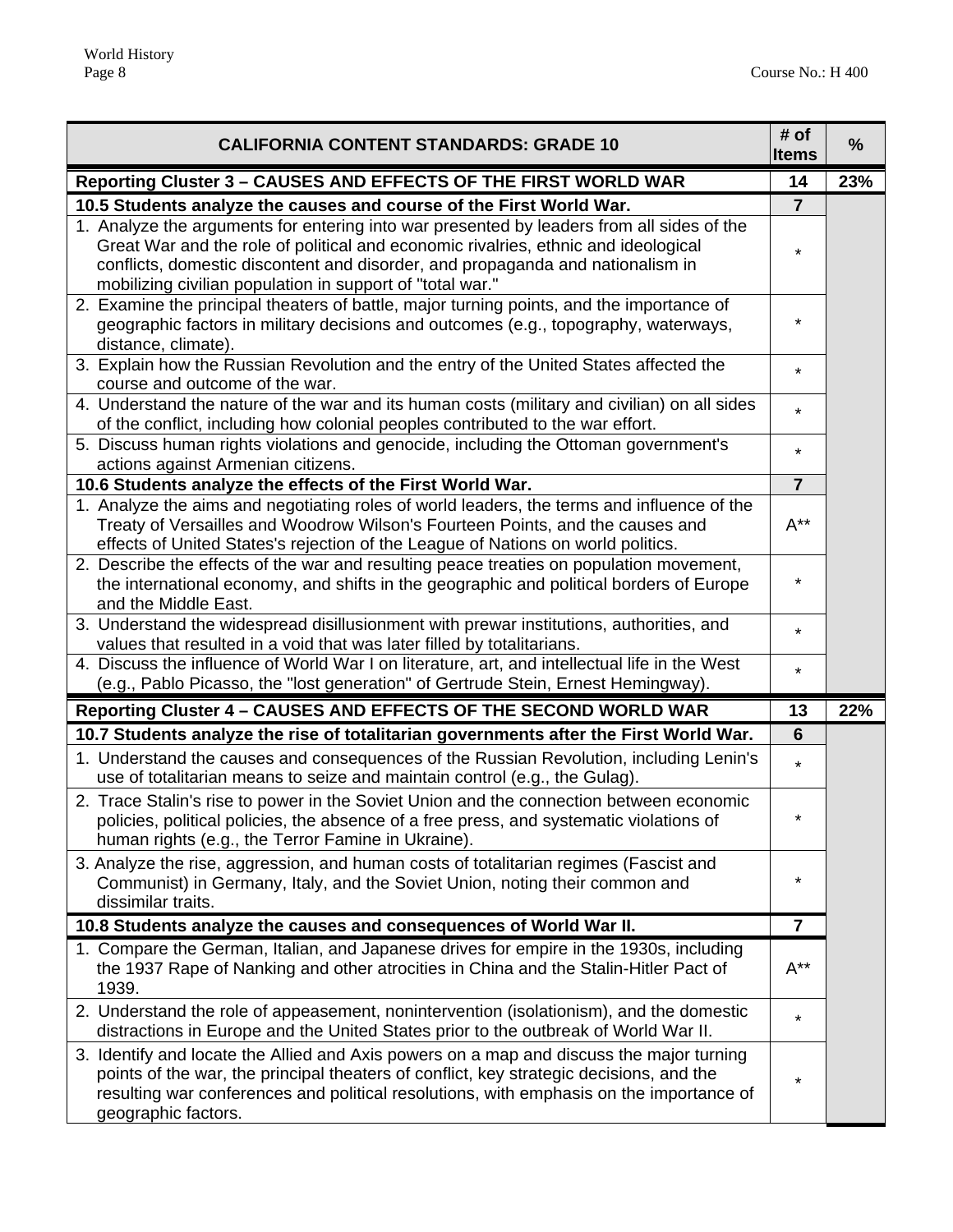| <b>CALIFORNIA CONTENT STANDARDS: GRADE 10</b>                                                                                                                                                                                                                                                                                                                        | # of<br>%<br><b>Items</b> |
|----------------------------------------------------------------------------------------------------------------------------------------------------------------------------------------------------------------------------------------------------------------------------------------------------------------------------------------------------------------------|---------------------------|
| 4. Describe the political, diplomatic, and military leaders during the war (e.g., Winston<br>Churchill, Franklin Delano Roosevelt, Emperor Hirohito, Adolf Hitler, Benito Mussolini,<br>Joseph Stalin, Douglas MacArthur, Dwight Eisenhower).                                                                                                                        | $\star$                   |
| 5. Analyze the Nazi policy of pursuing racial purity, especially against the European Jews;<br>its transformation into the Final Solution and the Holocaust resulted in the murder of six<br>million Jewish civilians.                                                                                                                                               | $A^{**}$                  |
| 6. Discuss the human costs of the war, with particular attention to the civilian and military<br>losses in Russia, Germany, Britain, United States, China and Japan.                                                                                                                                                                                                 | $\star$                   |
| Reporting Cluster 5 - INTERNATIONAL DEVELOPMENTS IN THE POST-WORLD<br><b>WAR II ERA</b>                                                                                                                                                                                                                                                                              | 10                        |
| 10.9 Students analyze the international developments in the post-World War II world                                                                                                                                                                                                                                                                                  | 8                         |
| 1. Compare the economic and military power shifts caused by the war, including the Yalta<br>Pact, the development of nuclear weapons, Soviet control over Eastern European<br>nations, and the economic recoveries of Germany and Japan.                                                                                                                             | $B^{\star\star}$          |
| 2. Analyze the causes of the Cold War, with the free world on one side and Soviet client<br>states on the other, including competition for influence in such places as Egypt, the<br>Congo, Vietnam, and Chile.                                                                                                                                                      | $A^{**}$                  |
| 3. Understand the importance of the Truman Doctrine and Marshall Plan, which<br>established the pattern for America's postwar policy of supplying economic and military<br>aid to prevent the spread of Communism and the resulting economic and political<br>competition in arenas such as Southeast Asia (i.e., the Korean War, Vietnam War),<br>Cuba, and Africa. | $A^{**}$                  |
| 4. Analyze the Chinese Civil War, the rise of Mao Tse-tung, and the subsequent political<br>and economic upheavals in China (e.g., the Great Leap Forward, the Cultural<br>Revolution, and the Tiananmen Square uprising).                                                                                                                                           | $B^{\ast\ast}$            |
| 5. Describe the uprisings in Poland (1952), Hungary (1956), and Czechoslovakia (1968)<br>and those countries' resurgence in the 1970s and 1980s as people in Soviet satellites<br>sought freedom from Soviet control.                                                                                                                                                | $B^{\star\star}$          |
| 6. Understand how the forces of nationalism developed in the Middle East, how the<br>Holocaust affected world opinion regarding the need for a Jewish state, and the<br>significance and effects of the location and establishment of Israel on world affairs.                                                                                                       | $A^{**}$                  |
| 7. Analyze the reasons for the collapse of the Soviet Union, including the weakness of the<br>command economy, burdens of military commitments, and growing resistance to Soviet<br>rule by dissidents in satellite states and the non-Russian Soviet republics.                                                                                                     | $^\star$                  |
| 8. Discuss the establishment and work of the United Nations and the purposes and<br>functions of the Warsaw Pact, SEATO, and NATO, and the Organization of American<br>States.                                                                                                                                                                                       | $B^{\star\star}$          |
| 10.10 Students analyze instances of nation-building in the contemporary world in                                                                                                                                                                                                                                                                                     |                           |
| two of the following regions or countries: the Middle East, Africa, Mexico and other                                                                                                                                                                                                                                                                                 | 1                         |
| parts of Latin America, and China.<br>1. Understand the challenges in the regions, including the geopolitical, cultural, military,                                                                                                                                                                                                                                   |                           |
| and economic significance and the international relationships in which they are<br>involved.                                                                                                                                                                                                                                                                         | $^\star$                  |
| 2. Describe the recent history of the regions, including the political divisions and systems,<br>key leaders, religious issues, natural features, resources, and population patterns.                                                                                                                                                                                | $\star$                   |
| 3. Discuss the important trends in the region today and whether they appear to serve the<br>cause of individual freedom and democracy.                                                                                                                                                                                                                               | $^\star$                  |